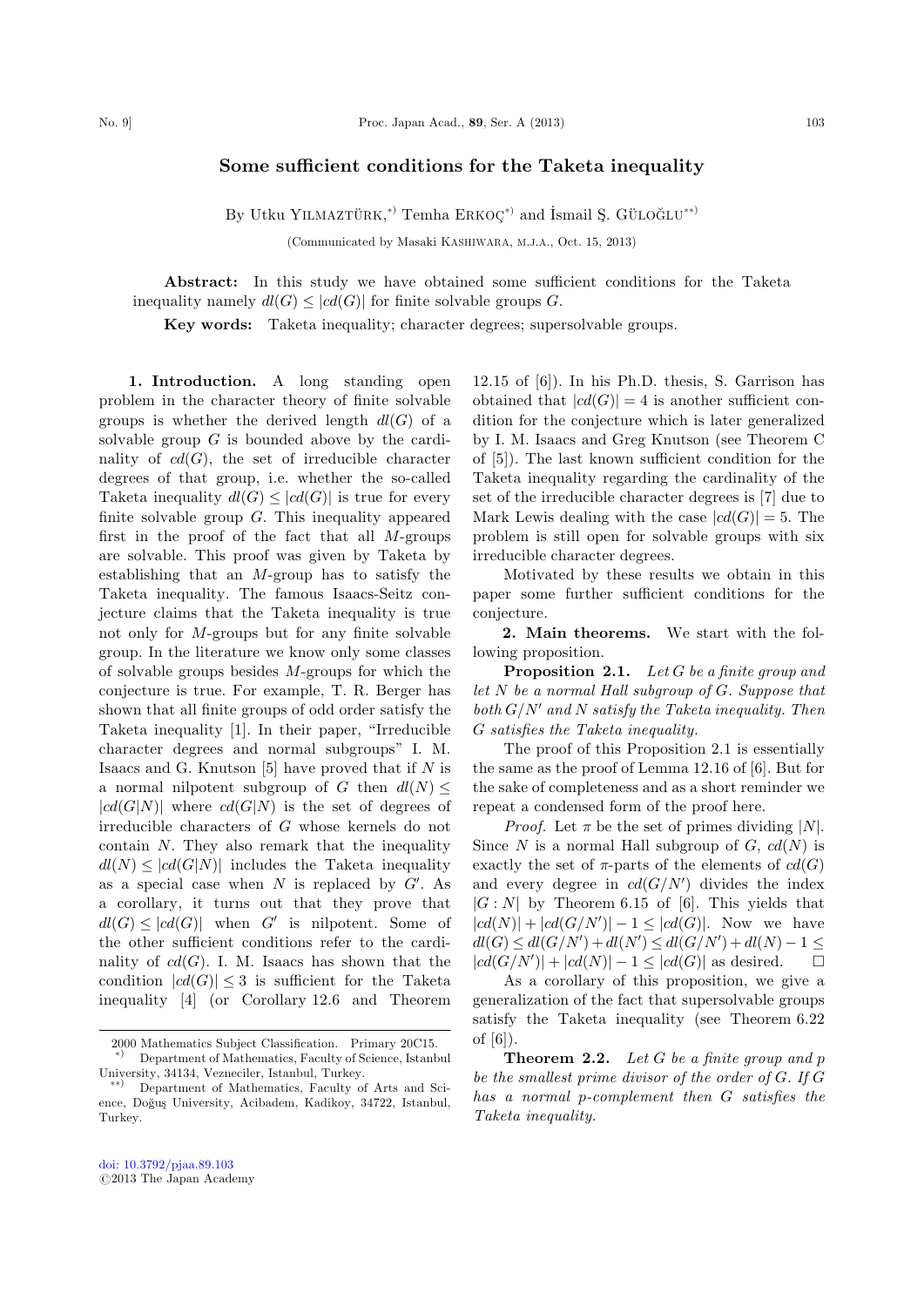$\Box$ 

Proof. Since all finite groups of odd order satisfy the Taketa inequality by [1], we may assume that the order of G is even so that  $p = 2$ . Let N be the normal 2-complement of G. Since the order of  $N$  is odd,  $N$  satisfies the Taketa inequality. Also,  $N/N'$  is an abelian normal subgroup of  $G/N'$  and the factor group is a 2-group. So  $G/N'$  is an Mgroup by Theorem 6.22, Theorem 6.23 of [6] and satisfies the Taketa inequality. Thus  $G$  itself satisfies the Taketa inequality by Proposition 2.1.

Corollary 2.3. Let M be a normal subgroup of a group  $G$ , where  $M$  is supersolvable and  $G/M$  is a p-group where p is the smallest prime number dividing  $|G|$ . Then G satisfies the Taketa inequality.

*Proof.* We know that  $M$  has a normal  $p$ complement and since  $G/M$  is a p-group G has also a normal p-complement. So we are done by Theorem 2.2.  $\Box$ 

Corollary 2.4. Let G be a rational group with supersolvable derived subgroup. Then G satisfies the Taketa inequality.

Proof. Since G is rational and factor groups of a rational group are still rational,  $G/G'$  is a rational group which is also abelian. It is well known that only abelian rational groups are elementary abelian 2-groups. So we are done by Corollary 2.3.  $\Box$ 

**Theorem 2.5.** Let  $N$  be a normal subgroup of a group G, where N has an abelian normal p-complement for some prime number p. Then  $dl(N) \leq |cd(G|N)|$ . In particular, if G' has an abelian normal p-complement, then  $dl(G) \leq |cd(G)|$ .

*Proof.* We will induct on |N|. If  $|N|=1$ , then  $dl(N) = 0$  and the result holds. Assume  $N > 1$ . We have  $dl(N) = 1 + dl(N') \leq 1 + |cd(G|N')| \leq$  $|cd(G|N)|$ , where the first inequality holds by the inductive hypothesis since  $N' < N$ , and the second inequality holds by Theorem 3.1 of [5]. To establish the second claim of the theorem, replace  $N$  with  $G'$ .  $\Box$ 

Let us consider the following condition for a solvable group  $G$ :

$$
\pi(H') < \pi(H)
$$

for every nontrivial Hall subgroup  $H$  of  $G$ . Under this condition, all Sylow subgroups of  $G$  are abelian and so  $G$  is an M-group by Theorem 6.23 of [6]. Thus the condition above is sufficient for the Taketa inequality. In the next theorem, we will provide a slightly weaker sufficient condition:

Theorem 2.6. Let G be a solvable group. Assume that  $\pi(H') < \pi(H)$  for every Hall subgroups H of G satisfying  $2 \leq |\pi(H)|$ . Then  $dl(G) \leq |cd(G)|$ .

Proof. We will induct on the order of G. Since Taketa inequality holds for p-groups, we may assume that  $2 \leq |\pi(G)|$ . This starts the induction and also allows us to conclude  $\pi(G') < \pi(G)$  by the fact that every group is a Hall subgroup of itself.

Thus there exists a prime number  $q$  dividing the order of  $G$  but fails to divide the order of  $G'$ . Thus  $G'$  is a  $q'$ -group and so a Hall  $q'$ -subgroup H of  $G$  contains  $G'$ . Since  $H$  is a Hall subgroup of  $G$ , the hypothesis is satisfied for H and so  $dl(H) \leq |cd(H)|$ by induction argument (Here  $H$  is a proper subgroup of  $G$ , since q does not divide the order of  $H$ ). Now we have a normal Hall subgroup  $H$  for which Taketa inequality holds and the factor group  $G/H$ is a  $q$ -group. So by Corollary 12.16 of  $[6]$  we have  $dl(G) \leq |cd(G)|.$ 

As a preparation for the proof of the following theorems we prove the following proposition:

**Proposition 2.7.** Let  $P$  be a class of finite solvable groups which is closed with respect to taking quotients. Suppose there exists a group in P for which the Taketa inequality is not true and let G be such a group of smallest possible order. Then the following hold:

(i)  $G^{(n-1)}$  is the unique minimal normal subgroup of G where  $n = dl(G)$ ,

(*ii*)  $cd(G/G^{(n-1)}) = cd(G),$ 

(iii)  $dl(G) = |cd(G)| + 1$ ,

(iv)  $F(G)$ , the Fitting subgroup of G, is a pgroup for some prime p.

Furthermore if  $G''$  is nilpotent, then

(v) p divides the index  $|G:G'|$ .

Proof. First assume that G has two distinct minimal normal subgroups  $M$  and  $N$ . Thus  $G$  is isomorphic to a subgroup of  $G/M \times G/N$  since  $M \cap N = 1$ . As the Taketa inequality is true for both  $G/M$  and  $G/N$  we get  $dl(G) \leq \max\{dl(G/M),$  $dl(G/N)\}< \max\{|cd(G/M)|, |cd(G/N)|\}< |cd(G)|.$ But this is a contradiction. So  $G$  has a unique minimal normal subgroup and consequently  $F(G)$  is a p-group for some prime  $p$ . This completes the proof of  $(iv)$ .

Let  $M$  be the unique minimal normal subgroup of  $G$ . In this case,  $M$  is abelian by the solvability of G and so  $dl(G) \leq dl(M) + dl(G/M) = 1 +$  $dl(G/M) \leq 1 + |cd(G/M)| \leq 1 + |cd(G)| \leq dl(G)$ .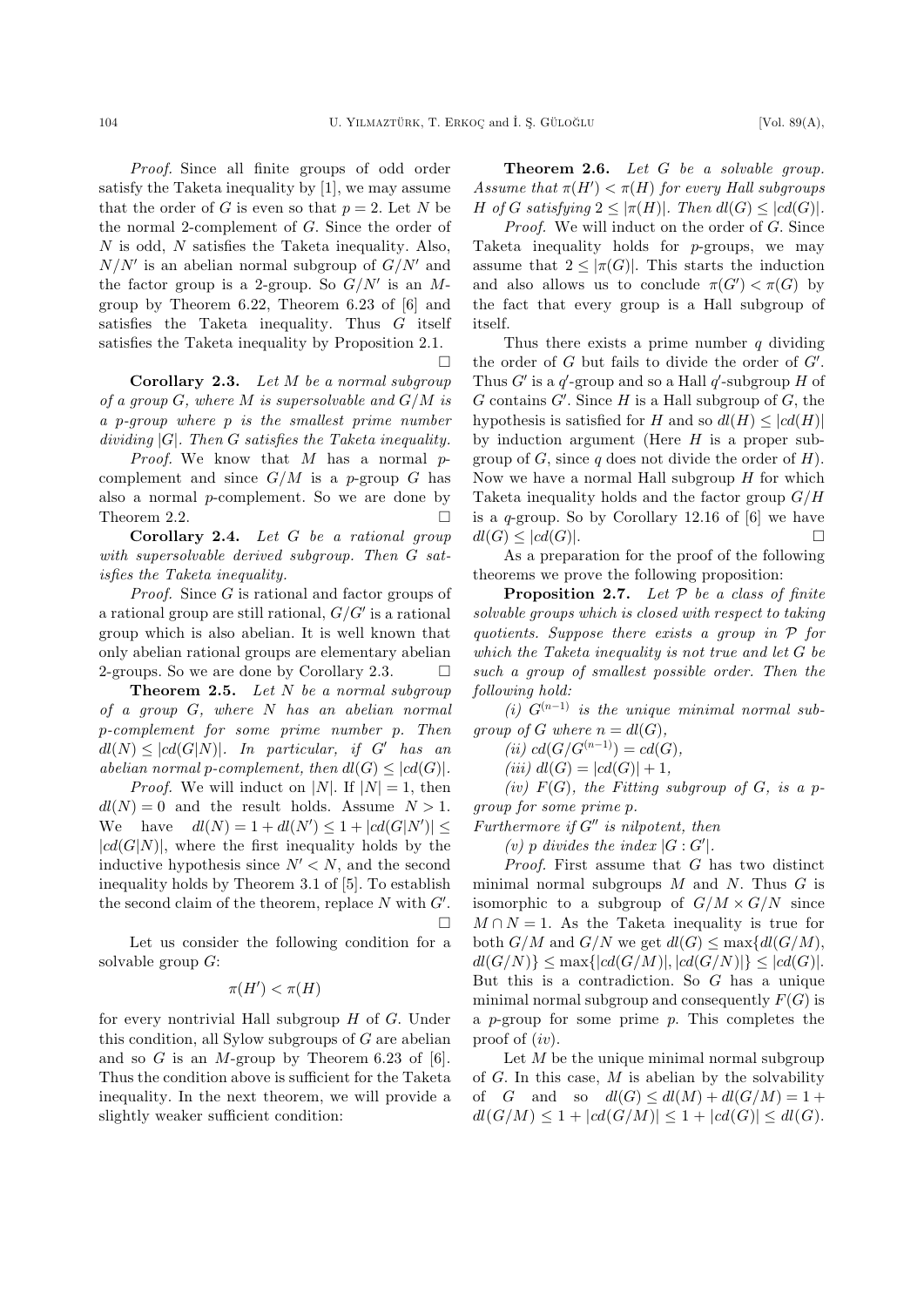So we have  $dl(G) = |cd(G)| + 1$ ,  $|cd(G/M)| =$  $|cd(G)|$ ,  $dl(G/M) = dl(G) - 1 = n - 1$ .

Since  $G^{(n-1)}$  is non-trivial normal subgroup of G, M is contained in  $G^{(n-1)}$ . The equation  $dl(G/M)=n-1$  yields that  $1 = \overline{G}^{(n-1)} = \overline{G^{(n-1)}}$ where  $\overline{G} = G/M$ . So we have  $M = G^{(n-1)}$ . This gives the proof of  $(i)$ ,  $(ii)$ ,  $(iii)$ .

Now suppose that  $G''$  is nilpotent. In this case,  $G'' \subseteq F(G)$  and so  $G''$  is a p-group. To prove  $(v)$ , we will assume that p does not divide the index  $|G:G'|$ and show that  $dl(G) \leq |cd(G)|$  which is a contradiction. This will complete the proof. Since  $G''$  is a p-group there exists a Sylow p-subgroup P of  $G'$ containing  $G''$ . It follows that P is normal in G. Since we assume that  $p$  does not divide the index  $|G: G'|$ , P is a normal Hall subgroup of G for which Taketa inequality holds. Clearly we may assume that  $1 \neq P'$  since  $G'' \subseteq P$  and Taketa inequality holds for groups  $dl(G) \leq 3$ . Since  $1 \neq P'$ , we have  $dl(G/P') \leq |cd(G/P')|$ . Finally we have  $dl(G) \leq$  $|cd(G)|$  by Proposition 2.1.  $\Box$ 

Theorem 2.8. Let G be a solvable group. Assume that for all  $\chi, \psi \in Irr(G)$ , ker  $\chi = \ker \psi$  if  $1 < \chi(1) = \psi(1)$ . Then  $dl(G) \leq |cd(G)|$ .

*Proof.* Since  $Irr(G/N) \subseteq Irr(G)$ , the hypothesis is inherited by factor groups. Suppose the theorem is false and let  $G$  be a minimal counter example to this theorem. Then by Proposition 2.7, G has a unique minimal normal subgroup M and  $cd(G/M) = cd(G)$ .

Clearly we may assume  $1 \neq G'$  so that  $M \subseteq G'$ and  $cd(G|M) \subseteq cd(G|G') = cd(G) - \{1\}$ . Let  $k \in$  $cd(G|M)$ . In this case,  $1 \neq k$  and there exists an irreducible character  $\chi$  of G such that  $\chi(1) = k$ and  $M \nsubseteq \ker \chi$ . On the other hand,  $k \in cd(G)$  $cd(G/M)$  and so there exists an irreducible character  $\psi$  of G such that  $M \subseteq \ker \psi$  and  $\psi(1) = k$ . But by hypothesis, ker  $\chi = \ker \psi$  which is a contradiction. So we are done.  $\Box$ 

Y. Berkovich, D. Chillag and M. Herzog have classified the finite groups in which the degrees of nonlinear irreducible characters are distinct and shown that such groups have at most three distinct irreducible character degrees [2]. So these groups satisfy the Taketa inequality. In the following corollary we have the same conclusion without exploring the structure of these groups.

Corollary 2.9. Let G be a solvable group in which distinct nonlinear irreducible characters have distinct degrees. Then,  $dl(G) \leq |cd(G)|$ .

Proof. This is an immediate corollary of Theorem 2.8.  $\Box$ 

Let G be a finite group and  $|G| = p_1^{\alpha_1} \dots p_r^{\alpha_r}$ where  $p_1, \ldots, p_r$  are distinct primes and  $\alpha_1, \ldots, \alpha_r$ are non negative integers. We will denote the maximum of the  $\alpha$ 's by  $\delta(G)$ . Suppose that  $\delta(G)$ 2. Then all Sylow subgroups of G are abelian and so  $dl(G) \leq |cd(G)|$  as mentioned above. The next theorem gives a slightly better bound by putting an additional hypothesis:

**Theorem 2.10.** Let G be a group and  $k \in \mathbb{Z}$  $\{1, 2, 3, 4, 5\}$ . If  $G^{(k)}$  is nilpotent and  $\delta(G) \leq 13 - 2k$ then  $dl(G) \leq |cd(G)|$ .

*Proof.* Fix a  $k \in \{1, 2, 3, 4, 5\}$  and suppose  $G^{(k)}$ is nilpotent,  $\delta(G) \leq 13 - 2k$ . We will assume that the assertion is false and look for a contradiction. Let  $G$  be a minimal counter example to the assertion. In this case  $6 \leq |cd(G)|$  by [4], [3] and [7]. Clearly the condition is inherited by factor groups and so we can apply Proposition 2.7. Then  $n = dl(G) = |cd(G)| + 1 \ge 7$  and  $F(G)$  is a p-group for some prime number p. By hypothesis  $G^{(k)}$  is nilpotent and so  $G^{(k)} \subseteq F(G)$ . Thus  $G^{(k)}$  is a p-group and so contained in a Sylow p-subgroup P of  $G^{(k-1)}$ and P has to be normal in G. If  $P' = 1$ , then  $G^{(k+1)} \subseteq P' = 1$  and so  $7 \leq dl(G) \leq k+1 \leq 6$  which is a contradiction. So  $P'$  is nontrivial so that  $|G/P'| < |G|$  and hence  $dl(G/P') \leq |cd(G/P')|$  by the minimality of G. Thus we see by Proposition 2.1 that  $P$  is not a Sylow p-subgroup of  $G$ .

When we consider the hypothesis  $\delta(G) \leq 13$  –  $2k$  together with the last paragraph, we have that the order of  $P$  which is the  $p$ -part of the order of  $G^{(k-1)}$  divides  $p^{12-2k}$  so that  $cd(P) \subseteq$  $\{1 = p^0, p, \ldots, p^{5-k}\}.$  Thus  $n - k = dl(G^{(k)}) \leq$  $dl(P) \leq |cd(P)| \leq 6 - k$  and so  $n \leq 6$ . But this is a contradiction since  $7 \leq n$  by the first paragraph.  $\Box$ 

Corollary 2.11. Let  $G$  be a group. If  $G'$  is supersolvable and  $\delta(G) \leq 9$  then  $dl(G) \leq |cd(G)|$ .

Proof. This is an immediate consequences of Theorem 2.10 since the derived subgroup of a supersolvable group is nilpotent.  $\Box$ 

**Theorem 2.12.** Let  $G$  be a group with supersolvable derived subgroup. Suppose that  $G/G'$  is a p-group for some prime p and  $2^k \not\equiv 1(p)$  for  $k =$  $1, \ldots, n$  where  $|G|_2 = 2^n$ . Then  $dl(G) \leq |cd(G)|$ .

*Proof.* Let  $G$  be a minimal counter example to the Theorem. Since the conjecture is true for groups of odd order by [1], the order of G is even and  $p \neq 2$ by Corollary 2.3. Let  $H$  be the unique 2'-Hall